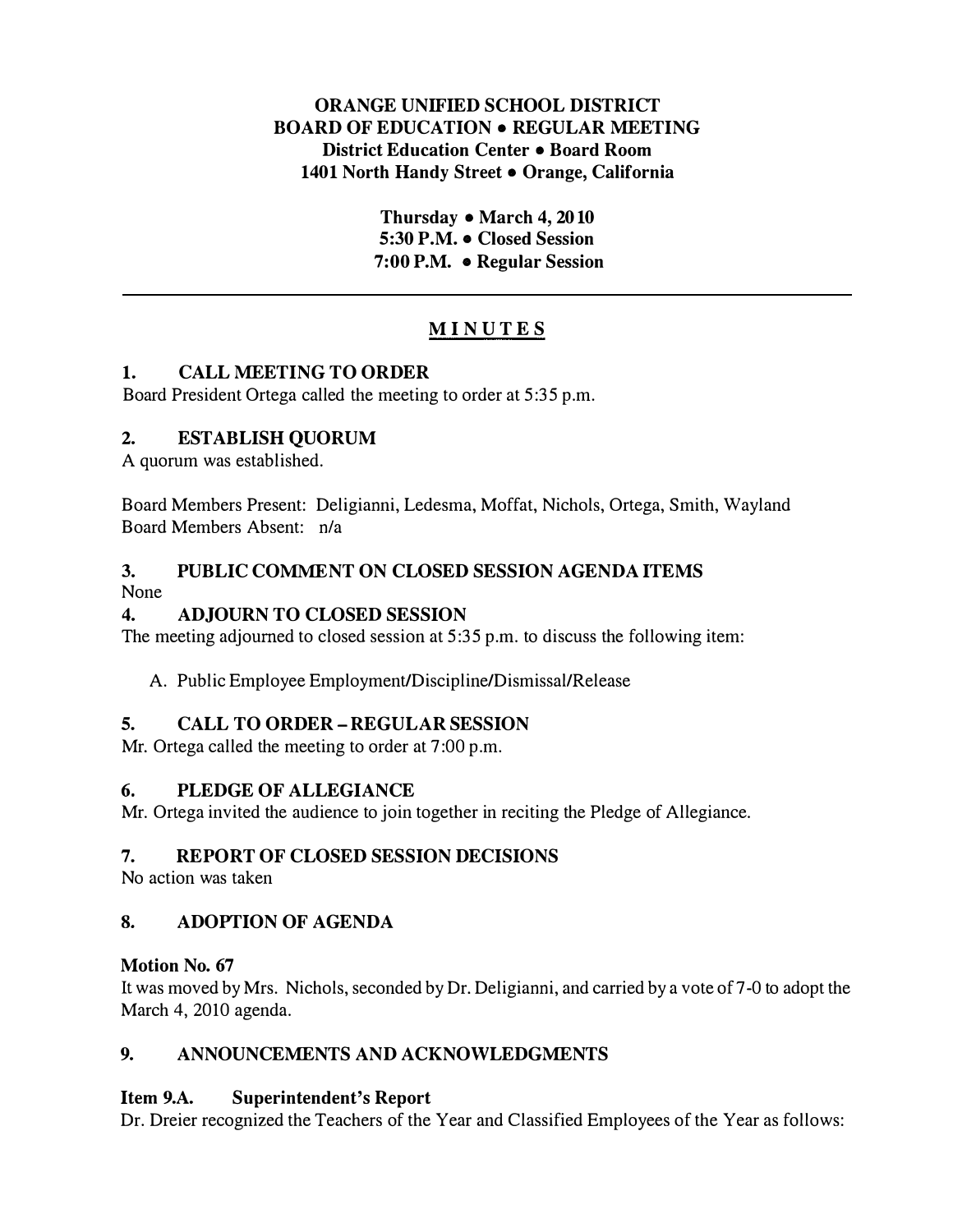## Teachers of the Year

- Lauren Johnston, McPherson Magnet, First Grade
- Andrew Castro, Cerro Villa Middle School, Algebra I/Drama
- Stacy Castiglione, Villa Park High School, Theater Arts/English

# Classified Employees of the Year

- Martha Martinez, Library Media Tech , Esplanade Elementary
- Kathy Stephens, P.E. Attendant, Villa Park High School
- Lana Nicol, Office Business Manager, El Rancho Charter Middle School

As a follow-up from the last Board meeting regarding Leg Co Chair Larry Cohn's statements about SB 64, Dr. Dreier commented that research found that this bill is not pertinent to the current budget year, and therefore, a resolution will not be brought forward at this time.

# Item 9.B. Board Presidents Report

Mr. Ortega thanked staff for researching SB 64 in a timely matter. He also thanked the members of Leg Co for bringing forward information regarding SB 64. Mr. Ortega asked if there could be consensus from the Board to allow Leg Co to speak on behalf of the District when they are in Sacramento as to the importance of bills such as SB 64. (Leg Co will travel to Sacramento to present their 2010 platform on March 15-16.)

Board members generally responded that SB 64 does not contain content that is relevant to the cunent budget and that the language in the 2010 Legislative Coalition Platform allows the Leg Co members to address the legislators regarding educational funding.

# Item 9.C. Board Recognition of Students, Staff and Community

Mr. Ledesma remarked on his meaningful and motivational reading experience to a second grade and a second/third grade combination class at Running Springs Elementary School for Read Across America Day.

Mr. Wayland noted that he attended Orange High School's Welcoming Night for incoming eighth graders. He commended Orange High for their remarkable program.

Mrs. Moffat congratulated Serrano Elementary School who was validated this past week as part of the application for Distinguished School.

# Item 9.D. State of the School Report- School Updates

Each SACBE representative gave a brief update regarding activities, academics, testing and sports at their school.

## Item 9.E. Proclamation Declaring the Week of March 1-5, 2010 as the "Week of the School Administrator"

The Board adopted a proclamation honoring Orange Unified School District administrators for their leadership of the educational process to insure successful student achievement, citing the first week of March as "Week of the School Administrator." Mr. Ottega presented the proclamation to Tim Eiland, chairperson of Leadership Team Orange, who accepted the proclamation on behalf of all District school administrators.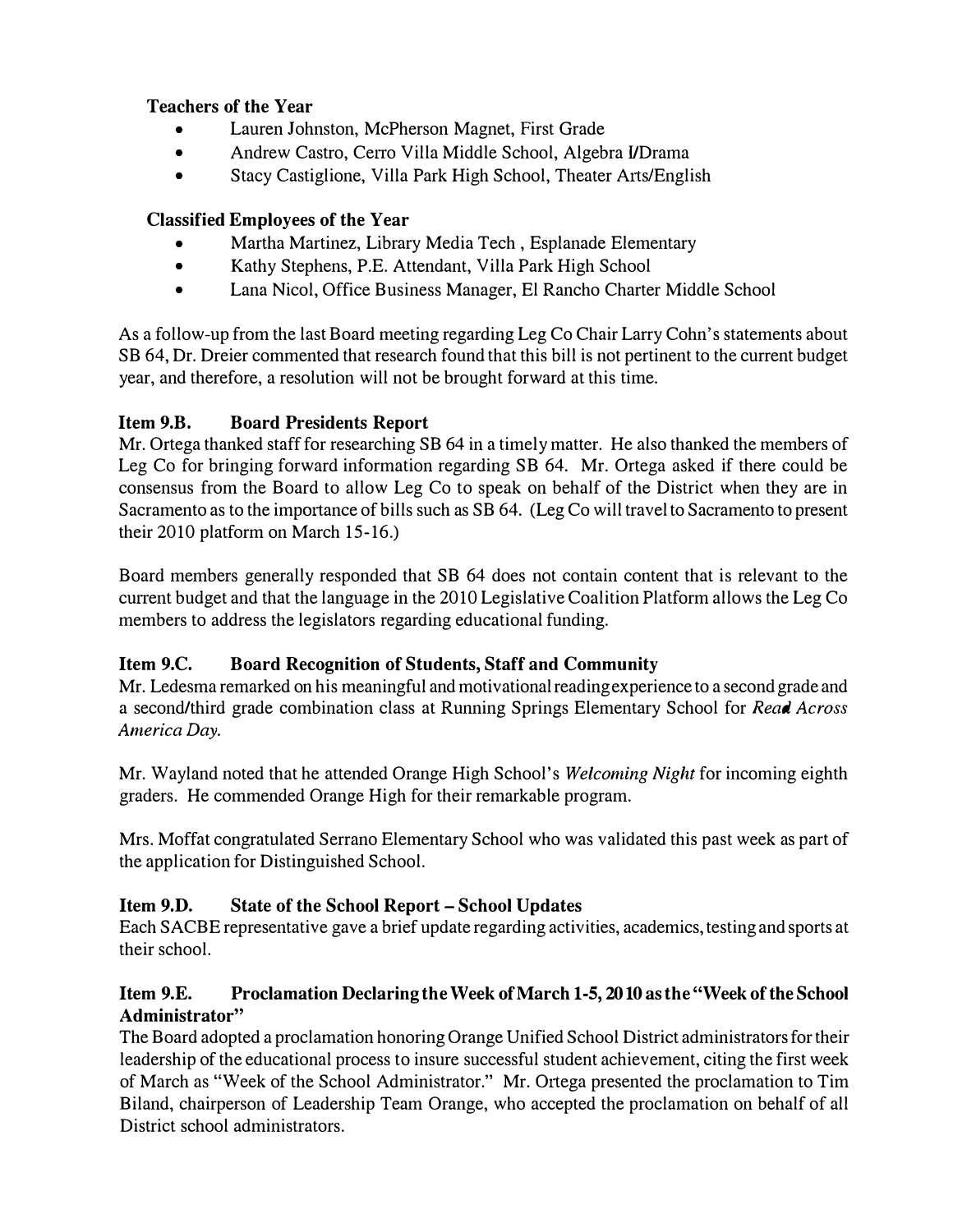### 10. APPROVAL OF MINUTES

None

## 11. PUBLIC COMMENT: Non-Agenda Items

## Speakers

Lawrence and Barbara Vern, a subcontractor working on the Yorba Middle School modernization project, addressed the Board regarding non-payment for work completed on site.

# 12. ACTION ITEMS

### Item 12.A. Multi-Year Budget Reductions Based on the January 2010-11 Governor's Budget Proposal

On January 6, 2010, the Governor delivered his final State-of-the State address before a joint session of the Legislature acknowledging the state faces a budget gap of \$19.9 billion for 2009-2011. The impact to the District is an additional reduction of \$6.1 million beginning 2010-11 fiscal year. Due to the impact of inflationary pressures on the District, contractual obligations with our employee groups, and the requirement to have a balanced budget in the current and following two years, the general fund budget must be reduced by \$15.3 million for 2011-12. These cuts must be identified, approved by the Board, and reported to the Orange County Department of Education by March 15, 2010.

The Board received a staff report; "Governor's Budget Proposal" on February 18, 2010. The report identified the budget adjustments under study to comply with AB 1200 reporting requirements and submission to the Orange County Department of Education.

There are three vehicles for adjusting budgets in school districts; administratively, by board action, and by negotiating changes to employee bargaining unit agreements. The proposed budget reductions are segregated into three levels: Level 1 - Administrative; Level 2 - Board of Education; and Level 3 - Negotiable. There are no Level 1 reductions at this time. The fiscal impact is approximately \$17.1 million for fiscal years 2010-11 and 2011-12.

#### **Discussion**

Mr. Ledesma suggested adding the option of a one to two percent roll back in salaries for employees to save the 29 teaching positions and adjust the 33 to 1 class size ratio.

Dr. Deligianni stated that she agreed with Mr. Ledesma.

Mrs. Moffat commended Dr. Dreier and staff for their collaboration in this painful process.

Mrs. Smith noted that any decision made at this point will hurt the classroom. Decisions made will have to include the cooperation of the associations.

Mrs. Nichols noted that decisions specific to the presentation had to be made in order to meet our obligation to the County by March 15.

Mr. Wayland asked that surplus properties be looked at as a potential for generating income.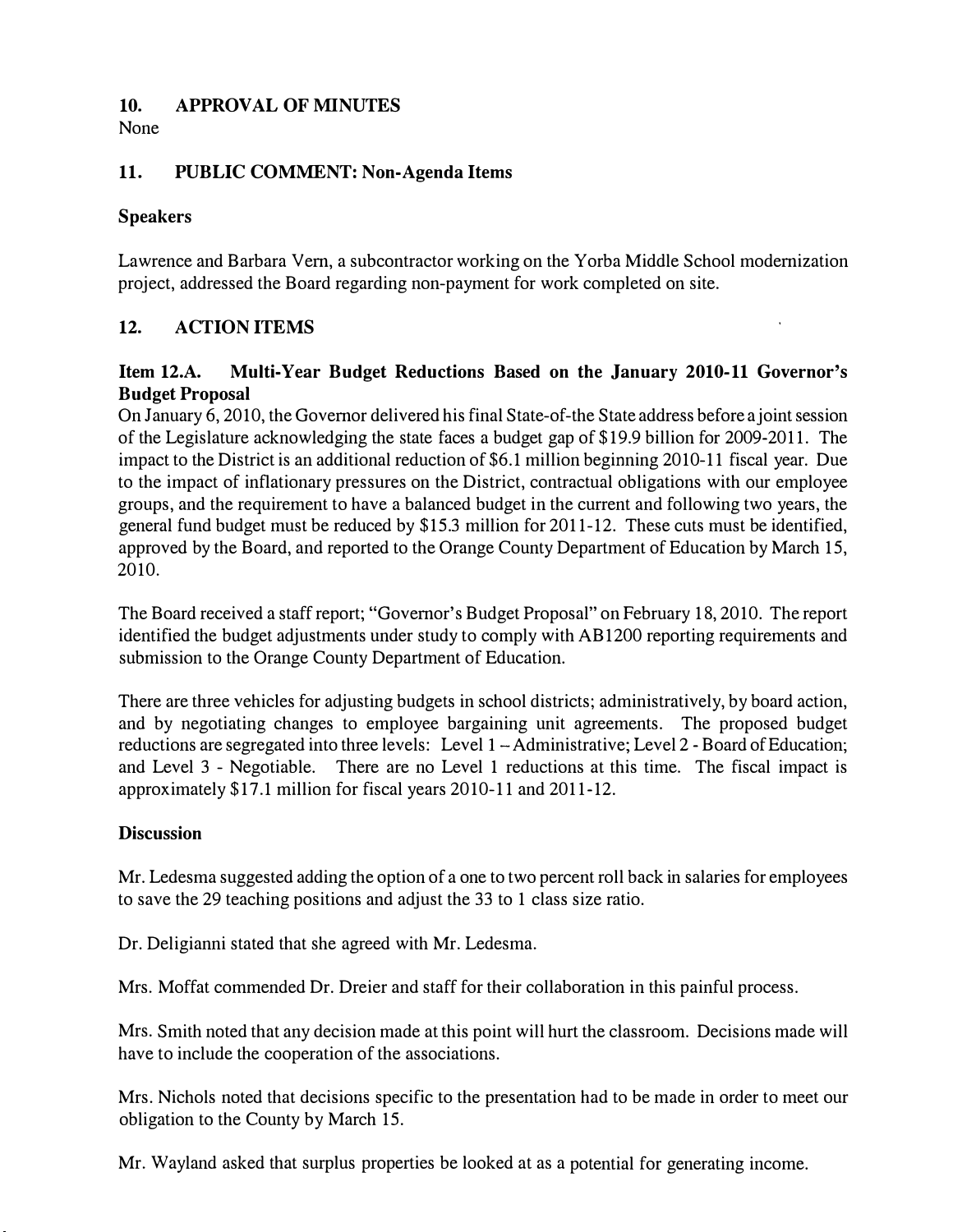# **Speakers**

Brian Krstich expressed his concern for the budget proposals for full-day kindergarten for effectiveness and safety reasons based on the size of the class.

Angel LaMarca spoke in support of the elementary music program for fifth and sixth grade and keeping the grant money for its intended use.

#### Motion No. 68

It was moved by Mrs. Nichols, seconded by Mrs. Smith, and carried by a vote of 7-0 to approve the Level 2 and Level 3 ongoing budget reductions.

#### Item 12.B. Annual Public Hearing and Authorization: Tier III Categorical Funding Flexibility Transfer

The California State Department of Education gives school agencies the authority to use each of the categorical funds received from the State for Tier III programs for "any educational purpose, to the extent permitted by federal and state law." The flexibility to transfer funds from each of these programs is authorized for five years-from the current year through 2012-13. The Tier III programs are:

| Program                                        | <b>Resource</b><br>Code |
|------------------------------------------------|-------------------------|
| Pupil Testing (STAR, CAHSEE, CELDT, etc.)      | 0000                    |
| Oral Health                                    | 0000                    |
| Advanced Placement (AP) Fee Waiver             | 0000                    |
| Supplemental Instruction Programs              | 0000                    |
| Class Size Reduction (Grade 9)                 | 1200                    |
| <b>Community Day School</b>                    | 2430                    |
| <b>Deferred Maintenance</b>                    | 6205                    |
| <b>Community Based English Tutoring (CBET)</b> | 6285                    |
| ROC/P                                          | 6350                    |
| <b>Adult Education</b>                         | 6390                    |
| School Safety Block Grants (Carl Washington)   | 6405                    |
| Arts and Music Block Grant                     | 6760                    |
| <b>CAHSEE Intervention Grants</b>              | 7055                    |
| Counselors, Grades 7-12                        | 7080                    |
| Gifted & Talented Education (GATE)             | 7140                    |
| <b>Instructional Materials Fund</b>            | 7156                    |
| <b>High Priority Schools</b>                   | 7258                    |
| <b>PAR</b>                                     | 7271                    |
| Certificated Staff Mentoring Program           | 7276                    |
| International Baccalaureate                    | 7286                    |
| AB466 Staff Development Math & Reading         | 7294                    |
| <b>AB75 Principal Training</b>                 | 7325                    |
| <b>Specialized Secondary Programs</b>          | 7370                    |
| <b>Pupil Retention Block Grant</b>             | 7390                    |
| <b>Teacher Credentialing Block Grant</b>       | 7392                    |
| Professional Development Block Grant           | 7393                    |
| Targeted Instructional Improvement Block Grant | 7394                    |
| School & Library Improvement Block Grant       | 7395                    |

#### Public Hearing

The Board President closed the regular meeting of the Board of Education and opened the public hearing at 8:36 p.m.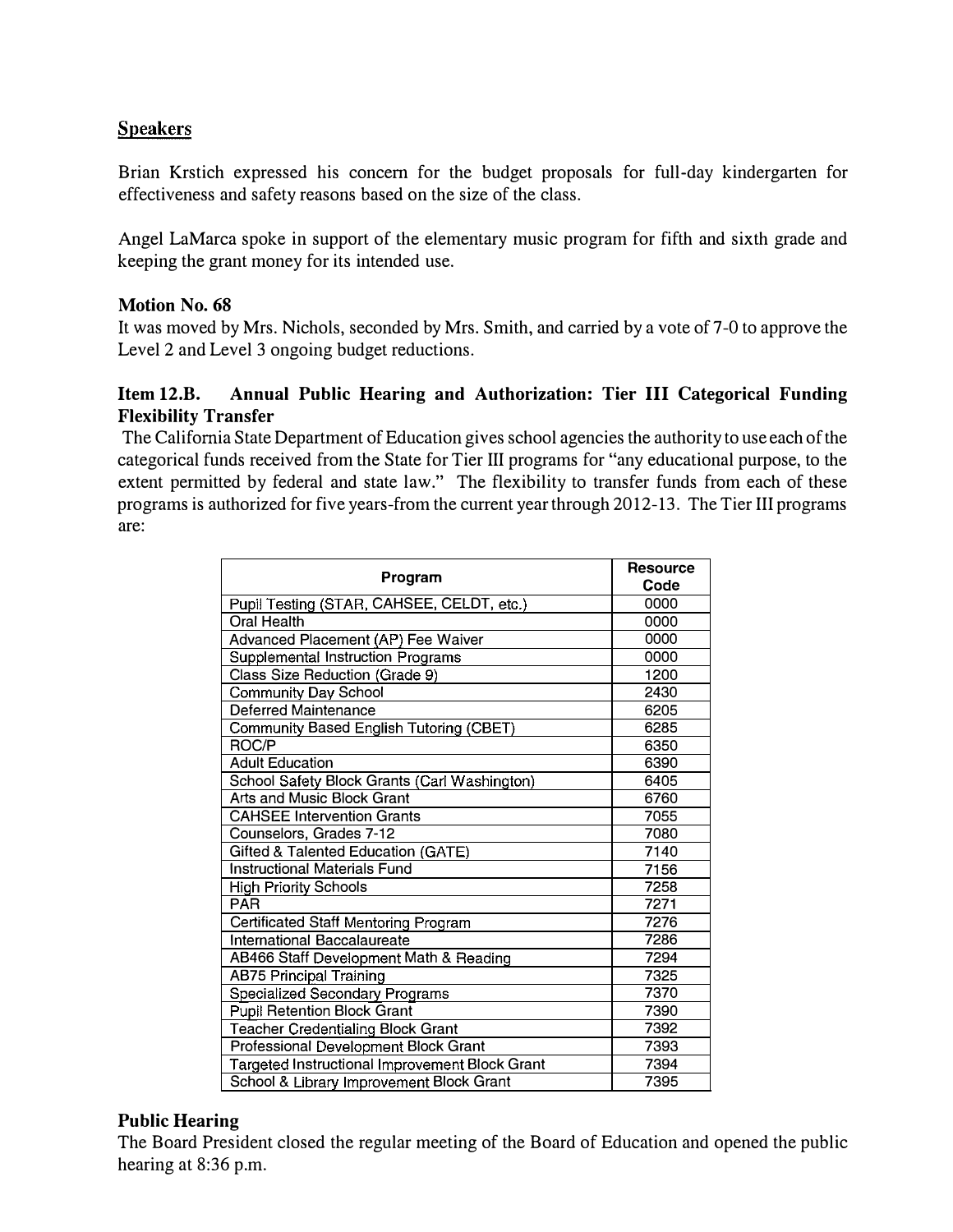# Speakers

None

The Board President closed the public hearing and reopened the regular Board of Education meeting at 8:37 p.m.

# Motion No. 69

It was moved by Mrs. Nichols, seconded by Mrs. Smith, and carried by a vote of 7-0 to authorize the Superintendent or designee to transfer those funds into the General Fund for any educational purpose, as allowed by law, through 2012-13.

# Item 12.C. Second Interim Financial Report and Transfer Resolution No. 20·09-10

In accordance with state requirements, all school districts are required to file the Second Interim Report by March 15 of each year to certify positive, qualified, or negative financial status based upon the most updated information available. The Second Interim Report (Attachment A) not only reflects actual information as of January 31, 2010 (Column C), but also projects anticipated revenues and expenditures known to date (Column D). The District will file a positive certification in regard to the ability to meet its financial obligations.

Average Daily Attendance (ADA): The total budgeted attendance of 27,293.74 (not including District charter schools) reflects a total increase of 29.01 compared to December 2009 estimates (Attachment B). An anticipated 210.71 decline in ADA activates the declining enrollment protection provided by the passage of AB 1446. The net increase of 29.01 in A DA is due to the exclusion of the Non-public Schools and Community Day School ADA from the declining enrollment protection calculation. The following chart is a summary composition of 2009/10 ADA:

| ADA                                   |           |
|---------------------------------------|-----------|
| <b>OUSD</b>                           | 26,687.68 |
| OUSD declining enrollment protection  | 210.71    |
| Non-Public Schools                    | 44.94     |
| <b>Community Day School</b>           | 58.14     |
| <b>County Special Education</b>       | 21.35     |
| <b>County Community Schools</b>       | 243.03    |
| <b>Adult Education</b>                | 27.89     |
| <b>Subtotal</b>                       | 27,293.74 |
| El Rancho Charter                     | 1,123.22  |
| Santiago Charter                      | 962.08    |
| <b>Subtotal (Charter School Only)</b> | 2,085.30  |
| <b>GRAND TOTAL</b>                    | 29,379.04 |

Revenue Limit: The 2009/10 4.25% cost of living adjustment (COLA) net with an 18.355% Revenue Limit deficit represents no change as compared to the December 2009 estimates. The net increase of \$240,975 reflects the increase in ADA and adjustments to charter state aid and in-lieu property tax transfers (Attachment C).

Federal Revenue: Federal income totaling \$23,669,374 includes an increase of \$731,936.

| <b>Special Education Entitlement</b> | \$222,600 |
|--------------------------------------|-----------|
| <b>Special Education Preschool</b>   | 8.608     |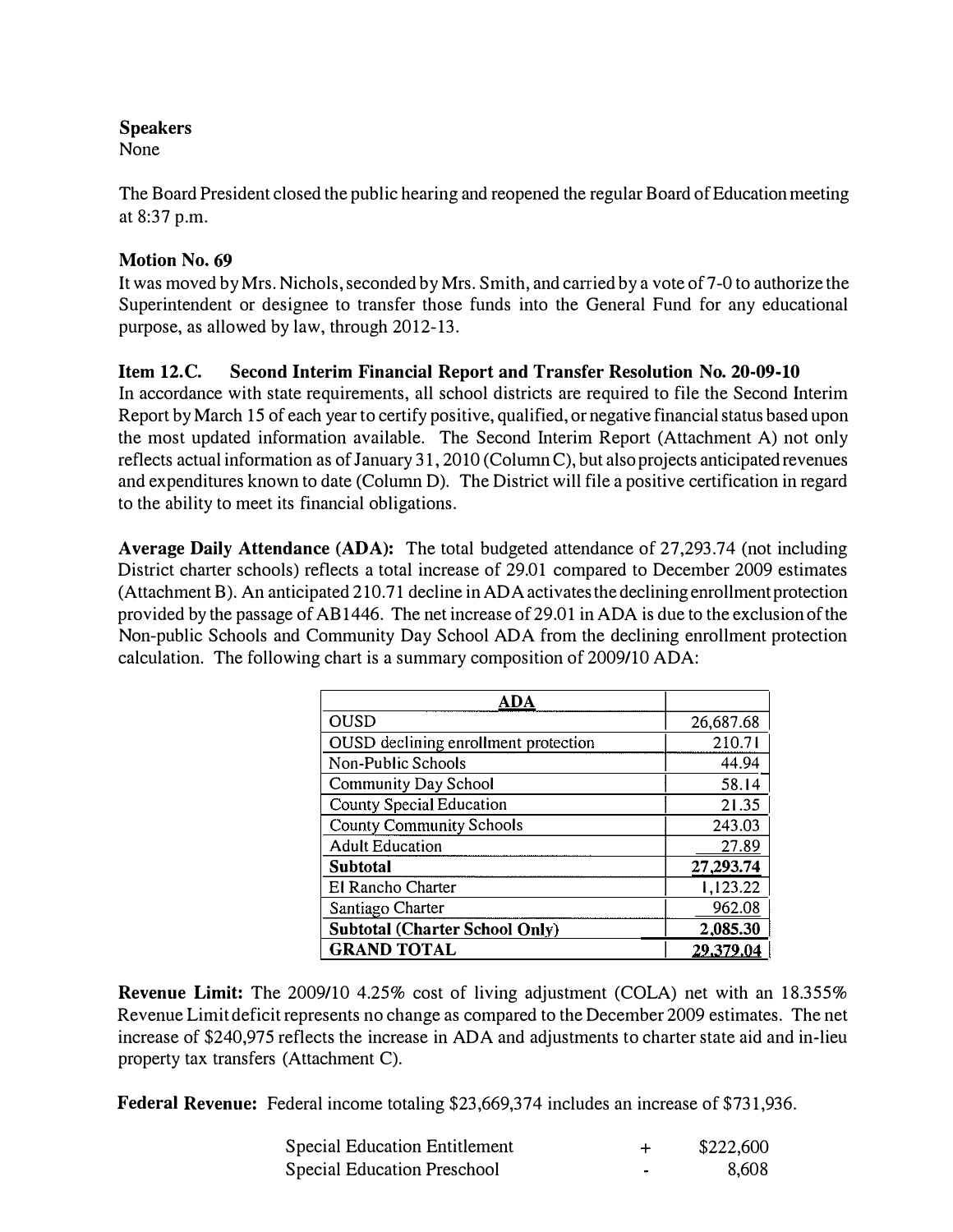| Special Ed Preschool Local Entitlement |        | 10,937  |
|----------------------------------------|--------|---------|
| AP Fee Reimbursement                   |        | 2,342   |
| Title I Part A                         | ┿      | 120,307 |
| Title I Part B, Reading First          | $\div$ | 54,496  |
| Title II Part A Teacher Quality        | $\div$ | 21,097  |
| Medi-Cal Reimbursement (LEA)           | $\div$ | 255,424 |
| Title III Part A NCLB Sec 301          | $\div$ | 71,815  |
| VTEA Title I Part C, Carl Perkins      | ж.     | 20,388  |
| <b>Forest Reserve</b>                  |        | 6,598   |

Other State Income: State income of \$49,746,769 reflects a composite increase of \$1,118,712.

| Economic Impact Aid                      | $\div$    | \$373,692 |
|------------------------------------------|-----------|-----------|
| Community Day School Add'l Funding       |           | 49,560    |
| <b>Special Education</b>                 |           | 225,257   |
| <b>Primary Class Size Reduction</b>      | $\ddot{}$ | 39,092    |
| <b>State Lottery</b>                     | $+$       | 95,339    |
| <b>Adult Education</b>                   | $\ddot{}$ | 54,728    |
| After School Education & Safety (ASES)   |           | 10,625    |
| <b>Chief Business Official Training</b>  | $\div$    | 2,840     |
| <b>Class Size Reduction</b>              | $+$       | 802,252   |
| <b>Community Based English Tutoring</b>  | $+$       | 11,493    |
| Community Day School - Tier III          | $+$       | 100,915   |
| <b>Supplemental Instruction Programs</b> | $\ddot{}$ | 9,559     |
| <b>International Baccalaureate</b>       |           | 1,320     |
| Special Education - Low Incidence        | $\ddot{}$ | 308       |
| <b>Oral Health Assessment</b>            | $\ddot{}$ | 606       |
| Workability                              | $\ddot{}$ | 16,947    |
| Special Education -- Mental Health       |           | 913       |
| Supplemental School Counseling           | $\div$    | 29,192    |
| <b>CELDT</b> Testing                     | $+$       | 10,045    |
| <b>CELDT Testing - Santiago Charter</b>  | $+$       | 1,140     |
| Peer Assistance & Review                 |           | 2,897     |
| <b>Specialized Secondary Program</b>     | $\ddot{}$ | 60,147    |
| <b>Deferred Maintenance</b>              |           | 199,011   |

Other Local Income: Local income totaling \$7,207,135 includes an increase of \$155,204.

| <b>ROP</b> General                        | ┿      | \$22,000 |
|-------------------------------------------|--------|----------|
| <b>ROP Lottery Unrestricted</b>           | $\div$ | 15,000   |
| Beckman Science                           | $\div$ | 105,000  |
| All Other Fees / Contracts                |        | 13.612   |
| Transfers of Apportionment from Districts | $\div$ | 26,816   |

Expenditures: Expenditures have been adjusted to conform to site and program budgets to date.

Ending Balance: The projected ending balance of \$22,613,187 is comprised of the following: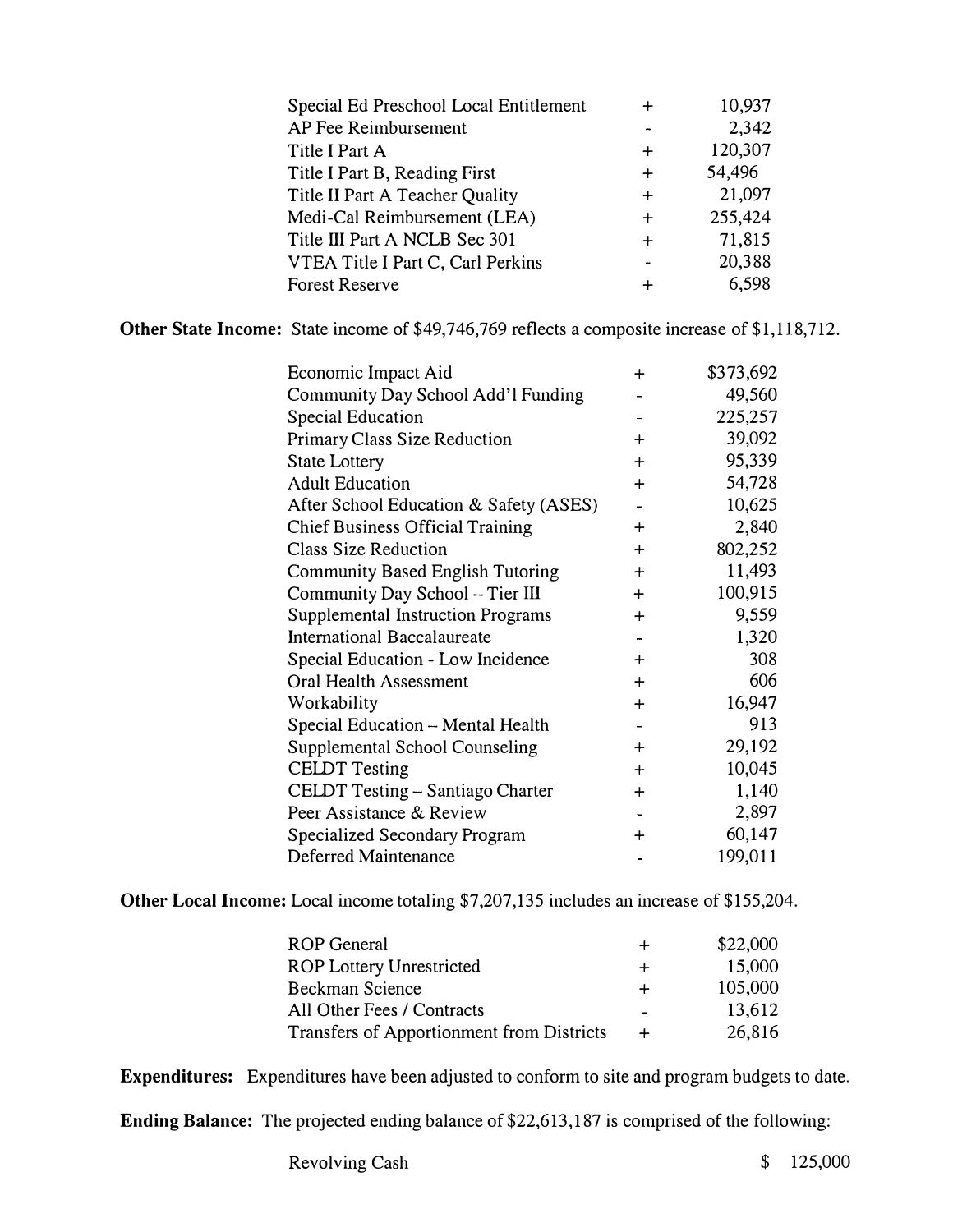| <b>Stores</b>                         | 150,000    |
|---------------------------------------|------------|
| Designated for Economic Uncertainties | 7,080,151  |
| El Rancho Ending Balance              | 1,000,000  |
| Non-resident Tuition                  | 56,127     |
| Unappropriated Amount (Above 3%)      | 14,201,909 |

**Transfer Resolution:** Resolution No. 20-09-10 is the technical mechanism, which the Orange County Department of Education utilizes to authorize and input the information shown in the Second Interim Report.

#### Motion No. 70

It was moved by Mrs. Nichols, seconded by Mr. Ledesma, and carried by a vote of 7-0 to certify and approve the positive financial status as shown in the District Certification of the Second Interim Report for the Fiscal Year 2009-10, and authorize staff to implement the necessary transfers as shown in Transfer Resolution No. 20-09-10.

#### Item 12.D. Position Elimination and Reorganization, Including Classified (Bargaining Unit, Management, Supervisory, and Confidential) and Certificated Management Positions

As the result of the budget planning and implementation process for the 2010-11 school year, certain classified (bargaining unit, management, supervisory, and confidential) and certificated management positions have been identified for elimination and/or reorganization. This is an ongoing process whereby positions are reviewed and recommendations are made for the following school year.

Classified position elimination and/or reorganization recommendations connected with this process may result in layoffs. Education Code sections 45114, and 45117, Board Policy 4317.3, and Article 14 of the OUSD/CSEA Collective Bargaining Agreement stipulate the provisions and timelines for classified layoff due to lack of work/lack of funds. Under the Education Code, affected classified employees shall be given notice of layoff not less than 45 days prior to the effective date of the layoff. The process for the elimination and/or reorganization of certificated management positions is governed by Education Code sections 44951 and 44955, along with Board Policy 4317.3. Under the Education Code, affected certificated management employees shall be given notice of release and/or reassignment by March 15, 2010.

| <b>Elimination of Classified Position(s)</b> | <b>Number of Positions</b> |
|----------------------------------------------|----------------------------|
| <b>Administrative Secretary</b>              |                            |
| <b>Attendance/Health Clerk</b>               |                            |
| Attendance Technician                        | 2                          |
| Custodian                                    | 22                         |
| Gardener/Groundskeeper                       |                            |
| <b>Head Custodian</b>                        |                            |
| Heat/Vent/Air Condition Technician           |                            |
| Instructional Assistant – Regular            |                            |
| Library Media Technician II                  |                            |
| School Bus Driver/Driver Instructor          |                            |
| <b>School Community Assistant</b>            | 25                         |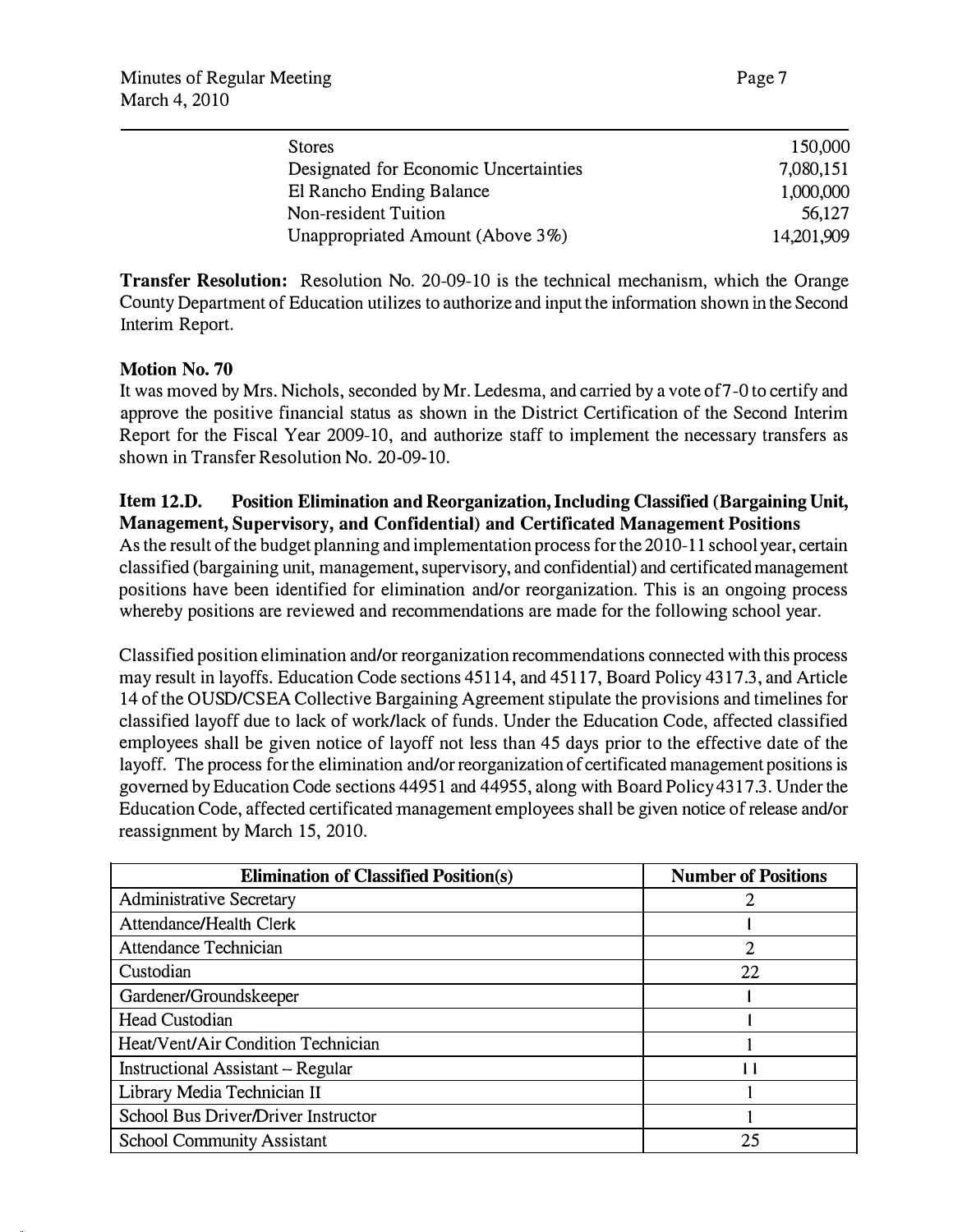| <b>School Office Manager</b>        |  |
|-------------------------------------|--|
| School Secretary (HSAP)             |  |
| Senior Food Service Assistant       |  |
| Senior Mechanical Repair Technician |  |
| <b>Senior Secretary</b>             |  |
| Senior Staff Clerk                  |  |

| <b>Elimination of Management/Supervisory/Confidential Position(s)</b> | <b>Number of Positions</b> |
|-----------------------------------------------------------------------|----------------------------|
| Executive Director, Human Resources (effective 12-31-10)              |                            |
| <b>Executive Secretary I</b>                                          |                            |

| Reorganization of Management/Supervisory/Confidential Position(s) |              |               |                                       |              |               |
|-------------------------------------------------------------------|--------------|---------------|---------------------------------------|--------------|---------------|
| <b>Position(s) Eliminated</b>                                     | Pay<br>Range | <b>Number</b> | <b>New Position(s)</b>                | Pay<br>Range | <b>Number</b> |
| Director, Risk Management                                         | 103          |               | Director, Risk<br>Management          | 87           |               |
| Senior Executive Director,<br><b>Pupil Services/SELPA</b>         | 128          |               | Executive Director, Pupil<br>Services | 127          |               |

## Motion No. 71

It was moved by Mrs. Nichols, seconded by Mrs. Moffat, and carried by a vote of7-0 to approve the elimination and/or reorganization of the classified positions listed on the attached page and authorized the Superintendent or designee to give notice of layoff to the affected classified employees effective not less than 45 days following notification. Additionally, the Board approved the elimination and/or reorganization of the certificated management positions listed above and authorized the Superintendent or designee to give notice of release and/or reassignment to the affected certificated management employees not later than March 15, 2010.

## Item 14.E. Resolution No. 21-09-10: Layoff of Certificated Employees Due to a Reduction or Discontinuance of Particular Kinds of Services

The California Education Code permits the layoff of certificated employees serving in programs that are being discontinued or reduced at the conclusion of the school year. It also authorizes the reassignment of such employees into programs that are not being reduced or discontinued, subject to certain requirements. Board authorization of this resolution is required in order to layoff certificated employees whose programs are being discontinued or reduced after the 2009-10 school year.

#### Motion No. 72

It was moved by Mrs. Nichols, seconded by Mrs. Moffat, and carried by a vote of 7-0 to adopt the proposed resolution.

## Item 14.F. Public Hearing: Special Education Local Area Plan- 2009-10 Annual Service and Budget Plan

The California State Department of Education requires each Special Education Local Plan Area (SELPA) to submit their Annual Service and Budget Plan to the Board of Education for approval and adoption. This public hearing enables the Orange Unified SELPA to comply.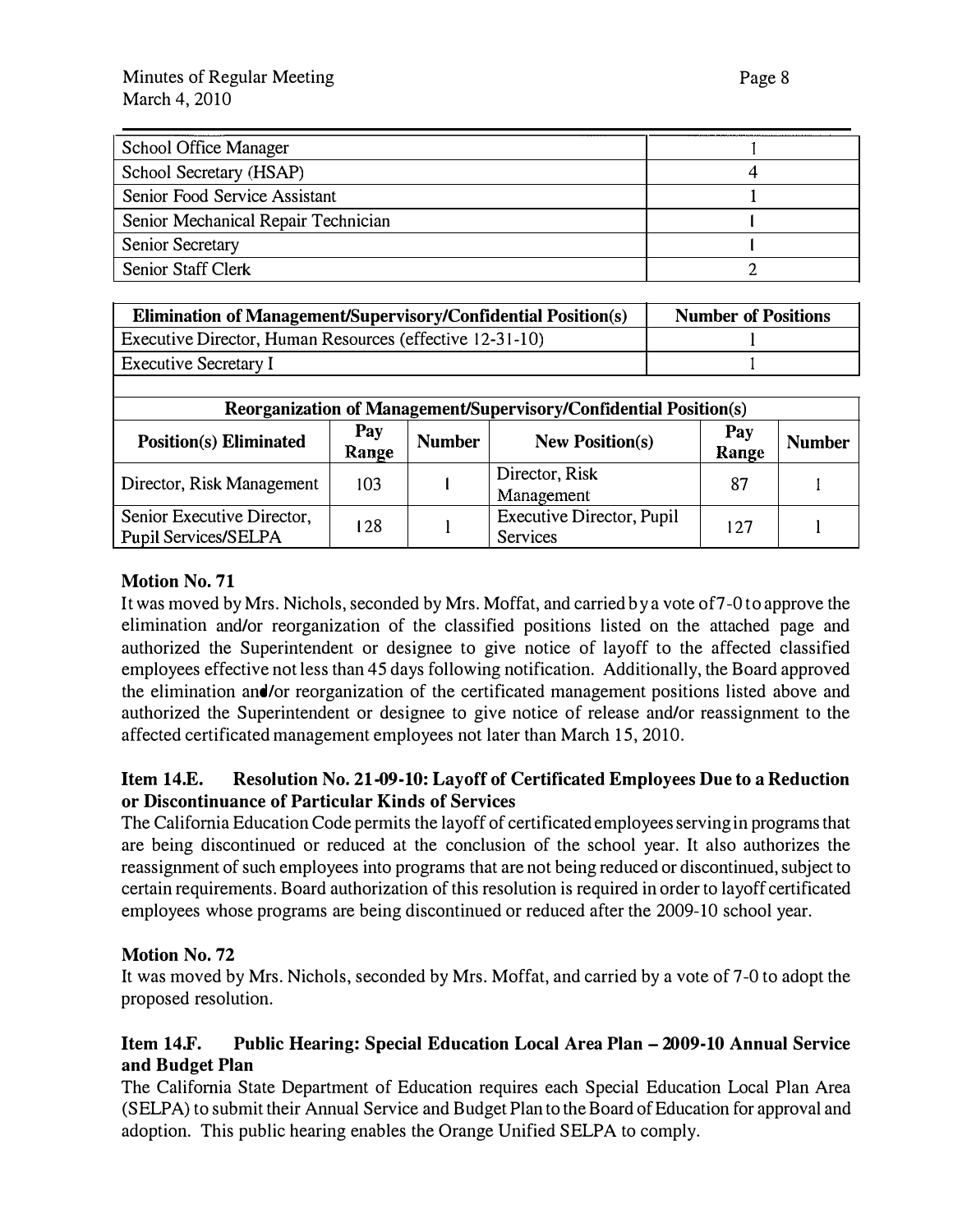#### Public Hearing

The Board President closed the regular meeting of the Board of Education and opened the public hearing at 8:46 p.m.

#### Speakers

None

The Board President closed the public hearing and reopened the regular Board of Education meeting at 8:47 p.m.

#### Motion No. 73

It was moved by Mrs. Nichols, seconded by Mrs. Smith, and carried by a vote of 7-0 to adopt the 2009-10 Annual Service and Budget Plan. (See attached plan.)

## 13. INFORMATION/DISCUSSION ITEMS

No Items

## 14. CONSENT ITEMS

#### Motion No. 74

It was moved by Mrs. Nichols, seconded by Dr. Deligianni, and carried by a vote of 7-0 to approve the consent items.

#### Item 14.A. Gifts

The following gifts and attached list of cash donations totaling \$28,003.80 was donated to the District for use as indicated. A letter of appreciation will be forwarded to the benefactors.

- Musical goods/supplies to Yorba MS, donated by Adams's Music Studio
- \$620 travel expense to attend the California School Boards Association (CSBA) annual conference in San Diego, donated by Kathryn Moffat (declined reimbursement)
- \$150 travel expense to attend the joint conference of CSBA Delegate Assembly members and members of the California League of Cities in Sacramento, donated by Kathryn Moffat (declined reimbursement)

#### Item 14.B. Purchase Orders List

The Board approved the Purchase Order List dated February 1, through February 21, 2010 in the amount of \$271,529.05. See attached Purchase Orders Lists.

#### Item 14.C. Warrants List

The Board of Education approved the Warrants List dated February 1 through February 21, 2010 in the amount of \$3,266,594.36. See attached Warrants List.

#### Item 14.D. Contract Services Report- Administrative Services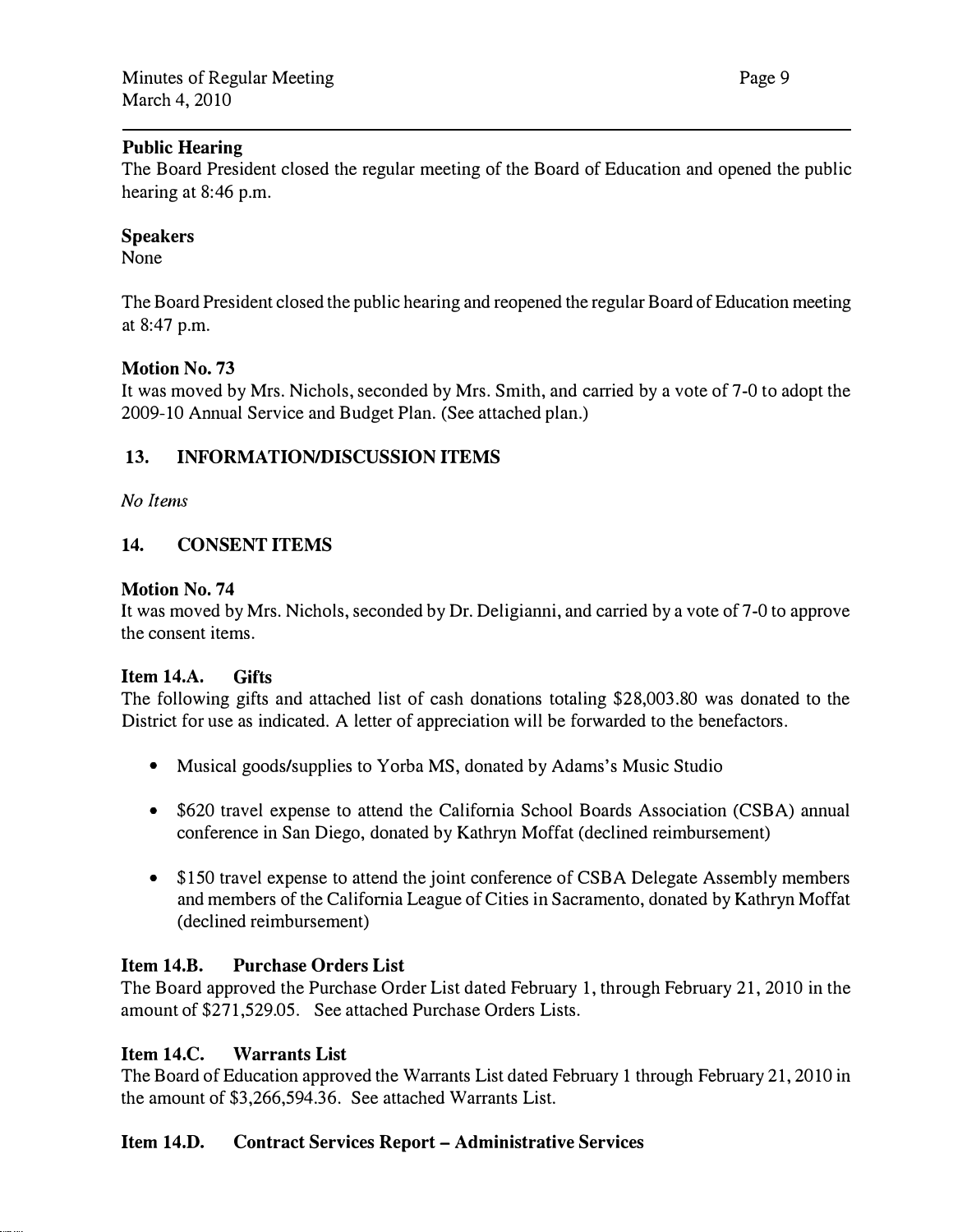The following contract service was approved.

#### WESTMARK PRODUCTS, INC.

The District awarded Bid No. FC6018 - Wood and Plastic Covered Casework - Sycamore Elementary School to Westmark Products, Inc., on June 19, 2008. Change Order 4 decreases the value of the contract and does not add any additional time to the contract. Change Order 5 increases the value of the contract and does not add any additional time to the contract. The scope was reviewed and found to be reasonable by the architect, construction manager and staff. This Change Order falls within the allowable maximum of 10% per the Public Contract Code. Special Reserve/Capital Projects ... ................. ............ \$5,622

#### J.D. DIFFENBAUGH, INC.

The District awarded Bid No. FC6019 – Modernization – Yorba Middle School to J.D. Diffenbaugh, Inc., on June 18, 2009. Change Order 2.c, increases the value of the contract and does not add any additional time to the contract. The cost and scope were reviewed and found to be reasonable by the architect, construction manager and staff. This Change Order falls within the allowable maximum of 10% per the Public Contract Code.

Special Reserve/Capital Projects.................................\$ 19,885

#### Item 14.E. Acceptances of Completed Contracts and Filing of Notices of Completion The following contract was accepted by the Board:

| BID No. FC6018 - Plastic Covered and Wood Casework |                                      |  |
|----------------------------------------------------|--------------------------------------|--|
| Project:                                           | Sycamore ES, Modernization           |  |
| Original Board Approval:                           | June 19, 2008                        |  |
| Original Purchase Order:                           | 901567, 901567-01, 102646, 102646-01 |  |
| <b>Completion Date:</b>                            | July 2, 2009                         |  |
| Contractor:                                        | Westmark Products, Inc               |  |
| Original Contract:                                 | \$348,805                            |  |
| <b>Change Orders:</b>                              | \$19,709                             |  |
| <b>Total Project Amount:</b>                       | \$368,514                            |  |
| Fund $(s)$ :                                       | Special Reserves (40)                |  |

#### Item 14.F. Personnel Report

The Board approved the attached Personnel Report.

#### Item 14.1. Contract Services Report- Educational Services

The Board approved the following contract services for Educational Services.

#### ASTRONOMY 4 YOU

Astronomy 4 You is a company based in Orange County that provides science demonstrations in the area of astronomy. Participants will be able to observe the planets and stars through four large telescopes. This presentation will be held at Anaheim Hills Elementary School's Science Night for students and parents. The cost of the program is \$300. There is no impact to the general fund since the cost will be paid by funds donated from individual parent organizations. Elementary Education.........not-to-exceed ............................\$300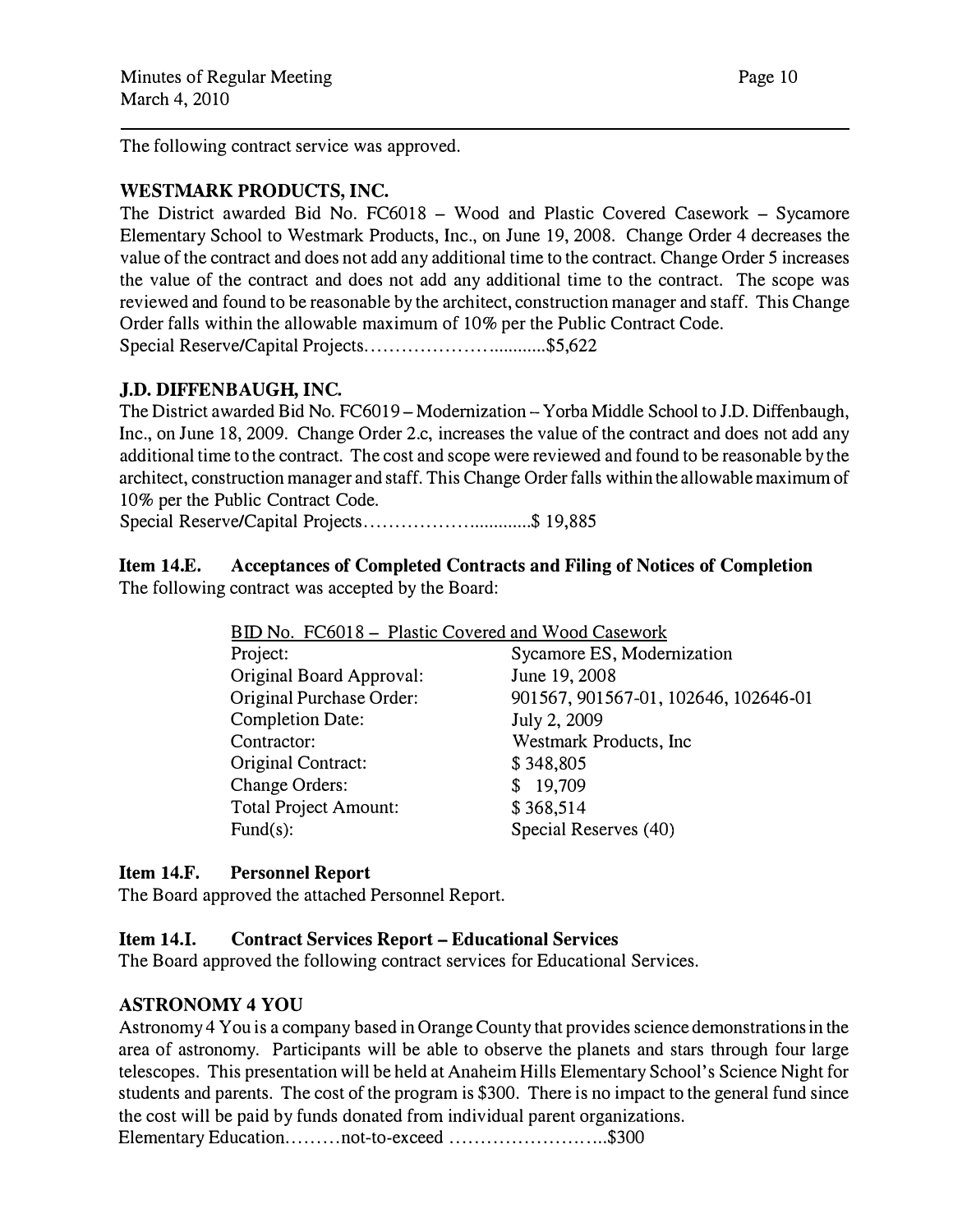## MOTIVATIONAL MEDIA ASSEMBLIES

Motivational Media Assemblies (MMA) will present two multi-media presentations- one at Villa Park High School and one at El Modena High School, Spring 2010 – entitled "One Day". These presentations will be part of the Students Stand Against Drugs and Drinking (S.T.A.N.D.) week provided in conjunction with the Orange Police Department. The assembly challenges young people to make healthy choices and build strong character. Motivational Media Assemblies are a powerful way to present a life-changing message in a format that young people can relate to. Materials will be provided for pre and post presentations for the students. Fiscal impact will be the expenditure of restricted categorical fund monies.

Title IV and TUPE...............not-to-exceed..........................\$1,449

#### Item 14.H. Study Trips

The following study trips were approved by the Board of Education:

#### Villa Park High School-Mock Trial Team. San Jose, CA- March 19-21, 2010

Villa Park High's Mock Trial Team, under the direction Michelle Stewart, will travel to San Jose to participate in the Mock Trial State Competition. Students will have the opportunity to support fellow students who have advanced to the state finals and to further develop their skills of our legal system, analytical ability, and presentation skills. Six female students will be accompanied by one female adult chaperone and will stay at the Fairmont Hotel, San Jose. Transportation will be provided by the coach who will have an approved District driver's certificate on file prior to the trip. Total cost per student is \$100 and scholarships are available. Students will miss one day of school. A substitute will be required, funded by boosters.

Panorama ES - S<sup>th</sup> Grade Classes - Catalina Island Marine Institute - Catalina - March 24-26, 2010 The fifth grade students from Panorama Elementary School, under the direction of Dana Encheff and Lindsay Krill, will participate in the Catalina Island Marine Institute-Guidance Discoveries Program. This program is aligned with the State's Content Standards in Science. Activities during the day and evening will allow students the opportunity to participate in sampling and analyzing offshore animals, explore tide pools and investigate terrestrial plant and animal adaptations. Students attending the program are responsible for the program cost. There is no impact to the General Fund. The student cost may be supplemented by funds donated by individual parent organizations. The cost will not exceed \$300 per student, and scholarships are available. No substitute is required.

#### Orange High School - Cheer - Anaheim- March 25-28, 2010

Orange High's Cheer, under the direction of Carrie Woodson, will travel to Anaheim to participate in the Cheer USA Nationals. Students will apply their skills in a competitive atmosphere with high schools from around the country and will apply knowledge to real life D Quadrant learning. Twelve female students will be accompanied by two female chaperones and will stay at the Anaheim Marriott. Transportation to Anaheim will be provided by District bus, funded by Cheer, and parents will provide return transportation for their student. The cost per student is \$293 and scholarships are available. A substitute will be required, funded by Cheer.

Orange High School- Future Farmers of America-Fresno, CA- April 17-20. 2010

Orange High's Agriculture Department, under the direction of Patti Williams, will travel to Fresno to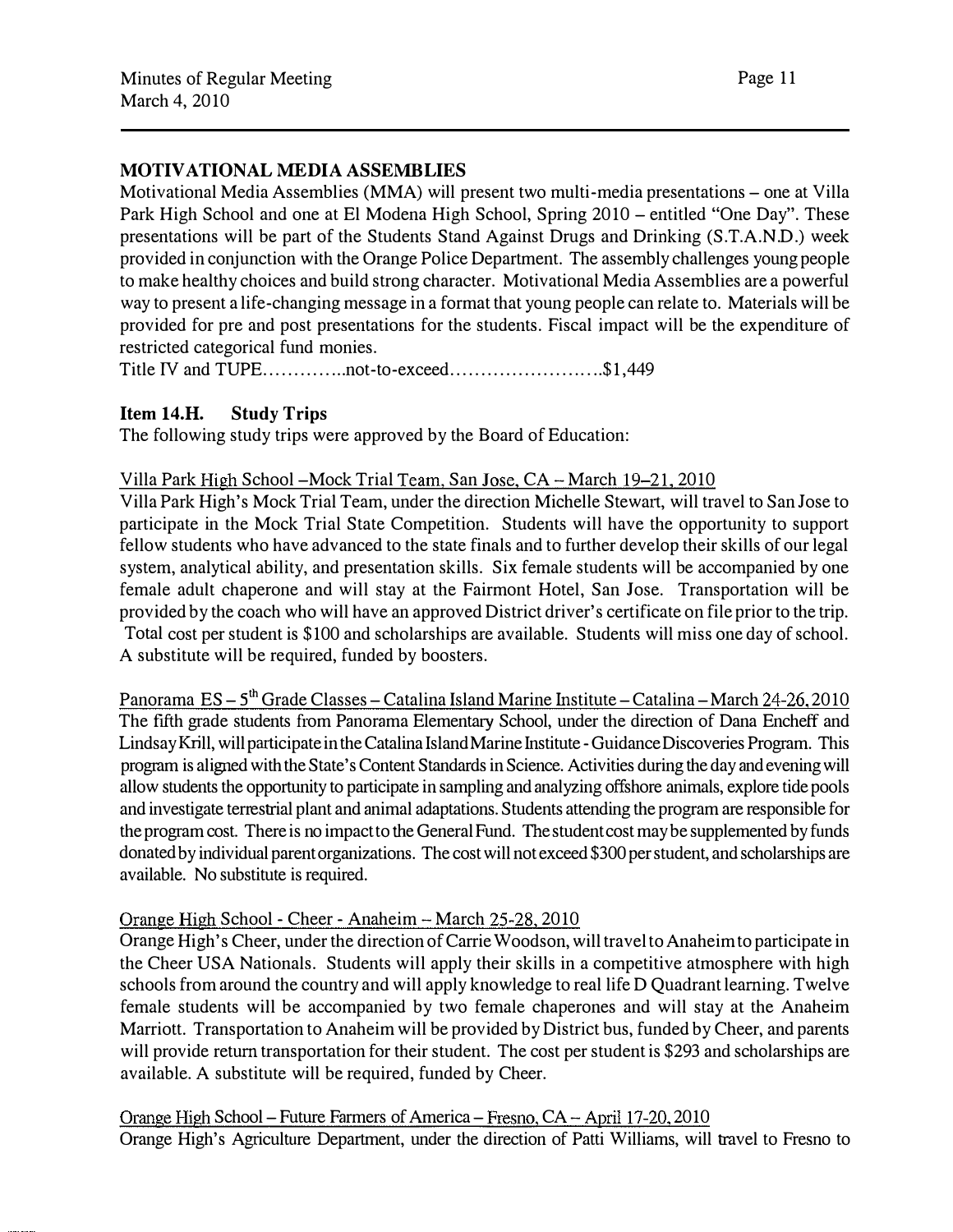participate in the FFA State Leadership Conference. Students will learn leadership skills, personal skills and abilities, agriculture awareness goals setting, college and employment opportunities. Five male students will be accompanied by one female and one male adult chaperone and will stay at the Piccadilly Inn, Fresno. Transportation will be provided by Orange High's District agriculture truck. The cost per student is \$220 and scholarships are available. Students will miss two days of school. A substitute will be required, funded by the Perkins Grant.

## Item 14.1. Expulsion of Student: Case No. 09-10-29

The Board upheld the administrative recommendation.

# Item 14.]. Expulsion of Student: Case No. 09-10-30

The Board upheld the administrative recommendation.

# Item 14.K. Expulsion of Student: Case No. 09-10-31

The Board upheld the administrative recommendation.

# Item 14.L. Expulsion of Student: Case No. 09-10-32

The Board upheld the administrative recommendation.

# Item 14.M. Expulsion of Student: Case No. 09-10-33

The Board upheld the administrative recommendation.

# Item 14.N. Expulsion of Student: Case No. 09-10-34

The Board upheld the administrative recommendation.

# Item 14.0. Contract Services Report- Pupil Services

The Board approved the Contract Services Report- Pupil Services as follows:

# AUGUSTIN EGELSEE, LLP

As the result of an agreement in OAH Case No. 2009110045, the District agrees to pay the parent of a special education student in satisfaction of educational costs and reasonable attorneys' fees and costs.

Special Education . . . . . . . . not to exceed . . . . . . . . . \$20,000

# SOUTH COAST THERAPY

Services are required to provide occupational and physical therapy to special education students during the 2009-10 school year.

Special Education . . . . . . . . not to exceed . . . . . . . . . \$9,500

# 15. PUBLIC COMMENT: Non-Agenda Items

# Speakers

None

# 16. OTHER BUSINESS

Mrs. Smith suggested a ballot measure that commits our legislators to part time and then use that funding for education exclusively.